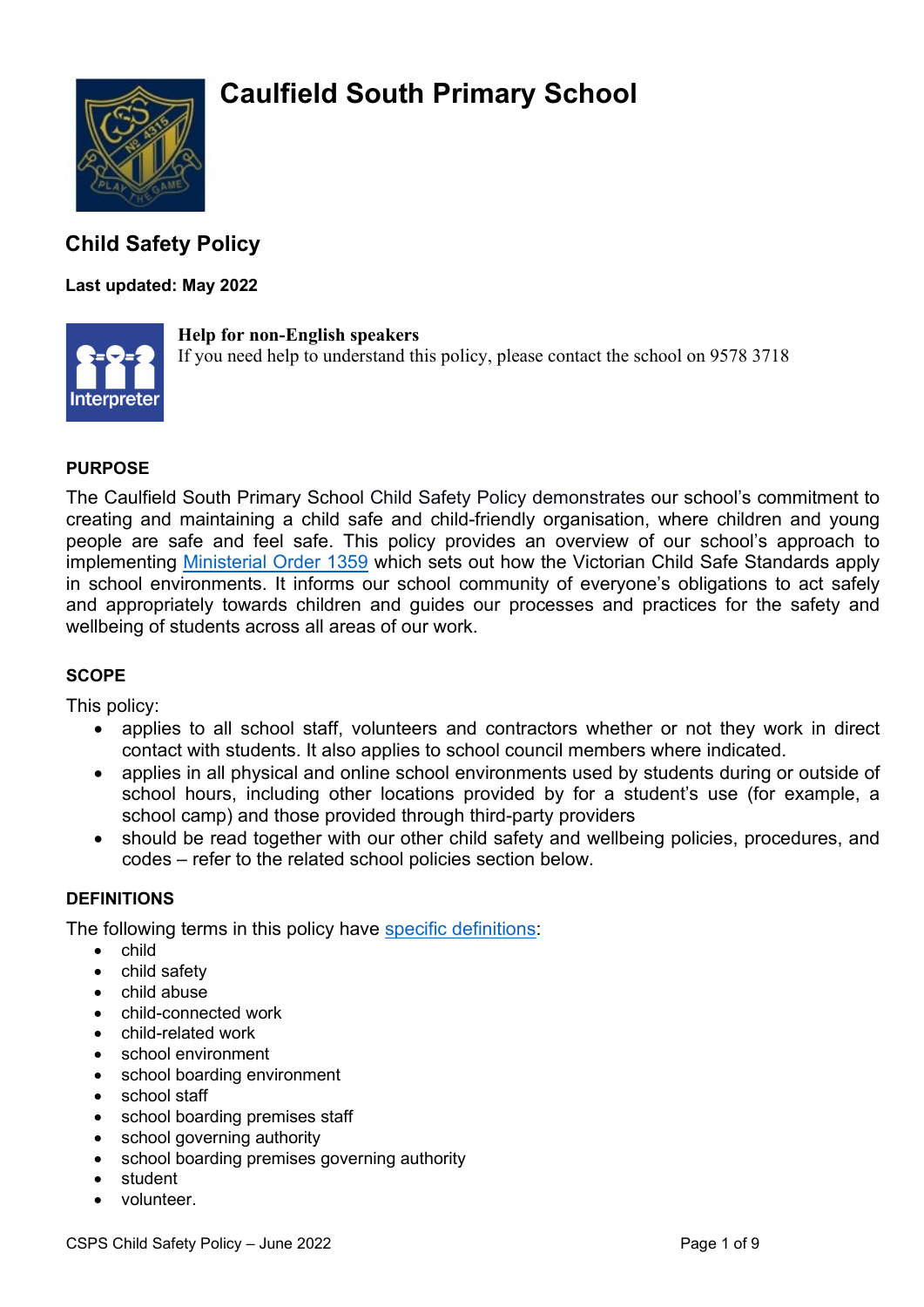#### **STATEMENT OF COMMITMENT TO CHILD SAFETY AND CHILD SAFETY PRINCIPLES**

Caulfield South PS is a child safe organisation which welcomes all children, young people and their families. We are committed to providing environments where our students are safe and feel safe, where their participation is valued, their views respected, and their voices are heard about decisions that affect their lives. Our child safe policies, strategies and practices are inclusive of the needs of all children and students.

We have no tolerance for child abuse and take proactive steps to identify and manage any risks of harm to students in our school environments. We promote positive relationships between students and adults and between students and their peers. These relationships are based on trust and respect. We take proactive steps to identify and manage any risk of harm to students in our school environment. When child safety concerns are raised or identified, we treat these seriously and respond promptly and thoroughly.

Particular attention is given to the child safety needs of Aboriginal students, those from culturally and linguistically diverse backgrounds, international students, students with disabilities, those unable to live at home, children and young people who identify as lesbian, gay, bisexual, trans and gender diverse, intersex and queer (LGBTIQ+) and other students experiencing risk or vulnerability. Inappropriate or harmful behaviour targeting students based on these or other characteristics, such as racism or homophobia, are not tolerated at our school, and any instances identified will be addressed with appropriate consequences.

Child safety is a shared responsibility. Every person involved in our school has an important role in promoting child safety and wellbeing and promptly raising any issues or concerns about a child's safety.

We are committed to regularly reviewing our child safe practices, and seeking input from our students, families, staff, and volunteers to inform our ongoing strategies.

## **Roles and responsibilities**

#### **School leadership team**

Our school leadership team (comprising the principal, assistant principal, leading teacher and learning specialists) is responsible for ensuring that a strong child safe culture is created and maintained, and that policies and practices are effectively developed and implemented in accordance with Ministerial Order 1359.

Principals and assistant principals will:

- ensure effective child safety and wellbeing governance, policies, procedures, codes and practices are in place and followed
- model a child safe culture that facilitates the active participation of students, families and staff in promoting and improving child safety, cultural safety and wellbeing
- enable inclusive practices where the diverse needs of all students are considered
- reinforce high standards of respectful behaviour between students and adults, and between students
- promote regular open discussion on child safety issues within the school community including at leadership team meetings, staff meetings and school council meetings
- facilitate regular professional learning for staff and volunteers (where appropriate) to build deeper understandings of child safety, cultural safety, student wellbeing and prevention of responding to abuse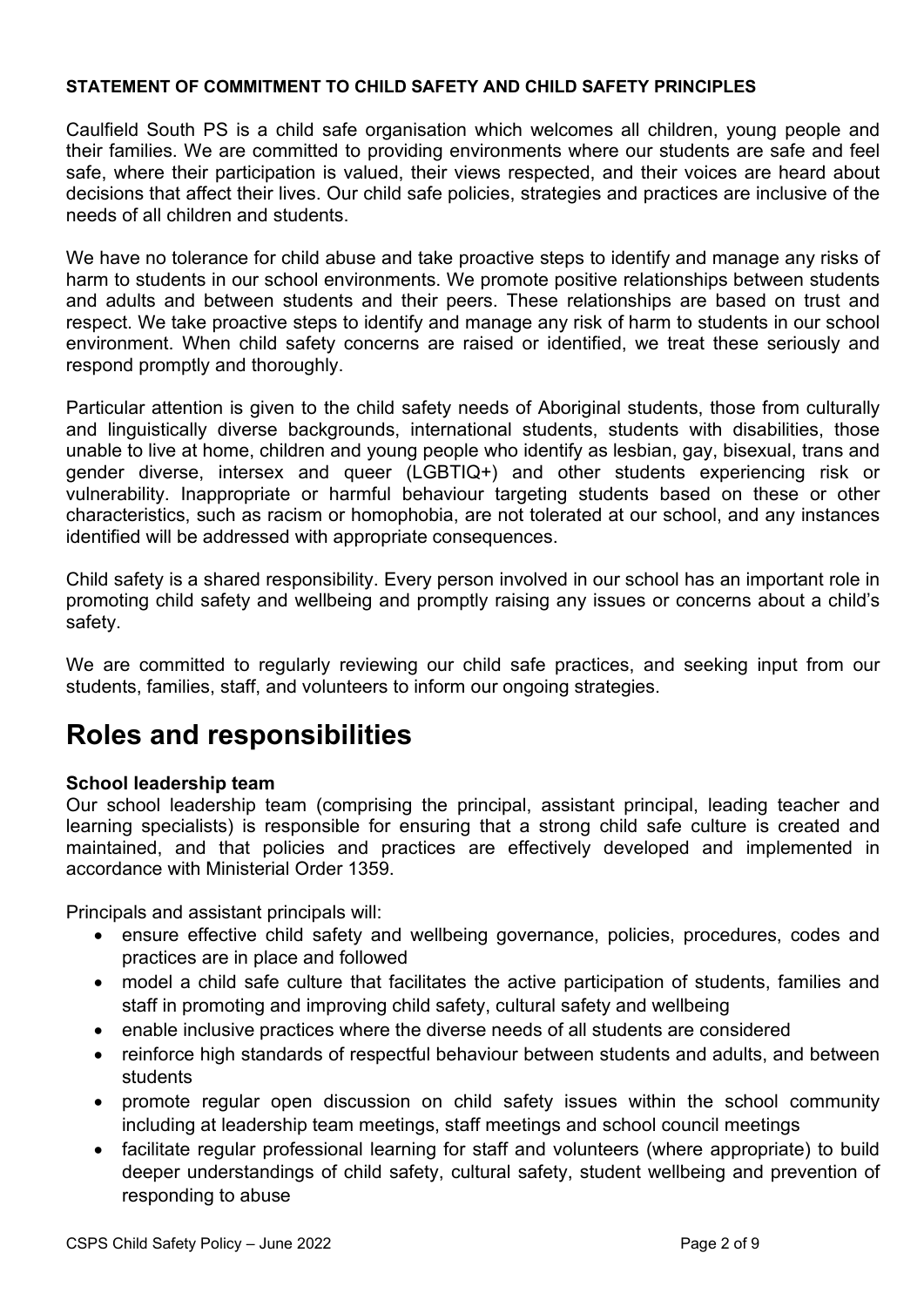• create an environment where child safety complaints and concerns are readily raised, and no one is discouraged from reporting an allegation of child abuse to relevant authorities.

### **School staff and volunteers**

All staff and volunteers will:

- participate in child safety and wellbeing induction and training provided by the school or the Department of Education and Training, and always follow the school's child safety and wellbeing policies and procedures
- act in accordance with our Child Safety Code of Conduct [Caulfield South Primary School [\(caulfieldsthps.vic.edu.au\)\]](https://caulfieldsthps.vic.edu.au/)
- identify and raise concerns about child safety issues in accordance with our Child Safety Responding and Reporting Obligations Policy and Procedures [\[Caulfield South Primary](https://caulfieldsthps.vic.edu.au/)  [School \(caulfieldsthps.vic.edu.au\)\]](https://caulfieldsthps.vic.edu.au/), including following the [Four Critical Actions for Schools](https://www.education.vic.gov.au/school/teachers/health/childprotection/Pages/report.aspx)
- ensure students' views are taken seriously and their voices are heard about decisions that affect their lives
- implement inclusive practices that respond to the diverse needs of students.

#### **School council**

In performing the functions and powers given to them under the *Education and Training Reform Act 2006*, school council members will:

- champion and promote a child safe culture with the broader school community
- ensure that child safety is a regular agenda item at school council meetings [
- undertake annual training on child safety,
- approve updates to, and act in accordance with the Child Safety Code of Conduct to the extent that it applies to school council employees and members
- when hiring school council employees, ensure that selection, supervision, and management practices are child safe "At our school, school council employment duties are delegated to the principal who is bound by this policy").

#### **Specific staff child safety responsibilities**

Our principal and assistant principal are the first point of contact for child safety concerns or queries and for coordinating responses to child safety incidents.

- The principal is responsible for monitoring the school's compliance with the Child Safety Policy. Anyone in our school community should approach the principal or assistant principal if they have any concerns about the school's compliance with the Child Safety Policy.
- The principal is responsible for informing the school community about this policy, and making it publicly available
- Other specific roles and responsibilities are named in other child safety policies and procedures, including the Child Safety Code of Conduct, Child Safety Responding and Reporting Obligations (including Mandatory Reporting) Policy and Procedures, and Child Safety Risk Register.

Our school has also established a Wellbeing Team. The Wellbeing Team meet regularly to identify and respond to any ongoing matters related to child safety and wellbeing. Our OHS Committee monitors the Child Safety Risk Register.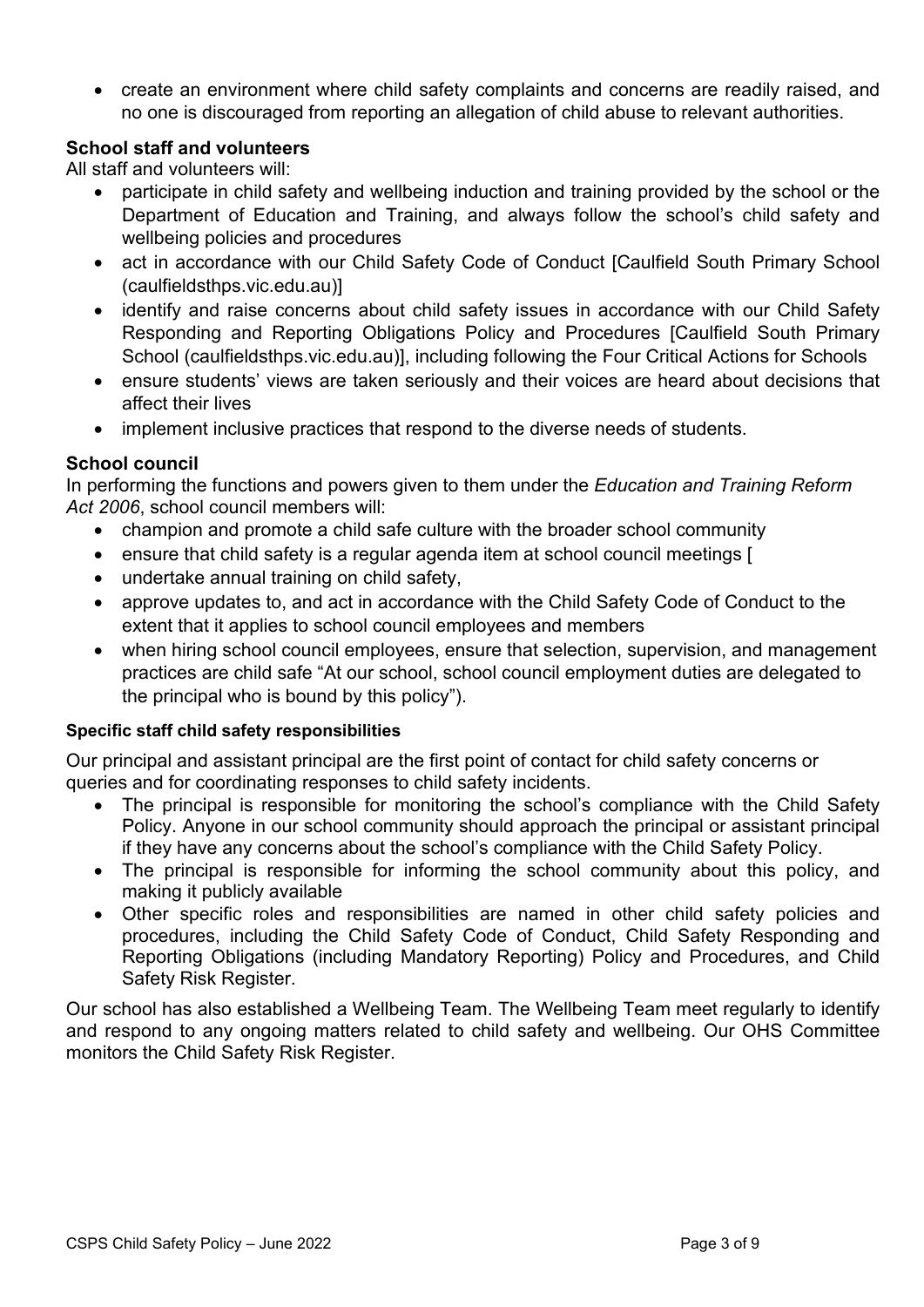# **Child Safety Code of Conduct**

Our Child Safety Code of Conduct sets the boundaries and expectations for appropriate behaviours between adults and students. It also clarifies behaviours that are not acceptable in our physical and online environments. We ensure that students also know what is acceptable and what is not acceptable so that they can be clear and confident about what to expect from adults in the school. The Child Safety Code of Conduct also includes processes to report inappropriate behaviour.

### **Managing risks to child safety and wellbeing**

At our school we identify, assess and manage risks to child safety and wellbeing in our physical and online school environments. These risks are managed through our child safety and wellbeing policies, procedures and practices, and in our activity specific risk registers, such as those we develop for off-site overnight camps, adventure activities and facilities and services we contract through third party providers for student use.

Our Child Safety Risk Register is used to record any identified risks related to child abuse alongside actions in place to manage those risks. Our school leadership team will monitor and evaluate the effectiveness of the actions in the Child Safety Risk Register at least annually.

### **Establishing a culturally safe environment**

At Caulfield South PS we are committed to establishing an inclusive and culturally safe school where the strengths of Aboriginal culture, values and practices are respected.

We think about how every student can have a positive experience in a safe environment. For Aboriginal students, we recognise the link between Aboriginal culture, identity and safety and actively create opportunities for Aboriginal students and the Aboriginal community to have a voice and presence in our school planning, policies, and activities.

We have developed the following strategies to promote cultural safety in our school community:

- Begin events and meetings with a Welcome to Country or an Acknowledgement of Country as a standing agenda item. Use this as an opportunity to pause and reflect or open a discussion.
- Fly the Aboriginal and Torres Strait Islander flags on school grounds.
- Display plaques and signs to Acknowledge Country and Traditional Owners.
- Build schoolwide knowledge of Aboriginal histories, cultures, perspectives, values, skills and attitudes.
- Use [Koorie Engagement Support Officers](https://www.vic.gov.au/koorie-education-coordinator-contact-details) (KESOs) to provide advice to government schools about creating culturally inclusive learning environments.
- Find out about the Traditional Owners of the land/s where the school is situated at the Map of [Indigenous](https://aiatsis.gov.au/explore/map-indigenous-australia) Australia and learn about the importance of [acknowledging Traditional](https://www.indigenous.gov.au/contact-us/welcome_acknowledgement-country) Owners.
- Include Aboriginal history and culture in professional learning for staff and volunteers and in curriculum planning for students.
- Develop a resource bank of digital, hardcopy print and other artefacts that support the inclusion of Aboriginal content across the curriculum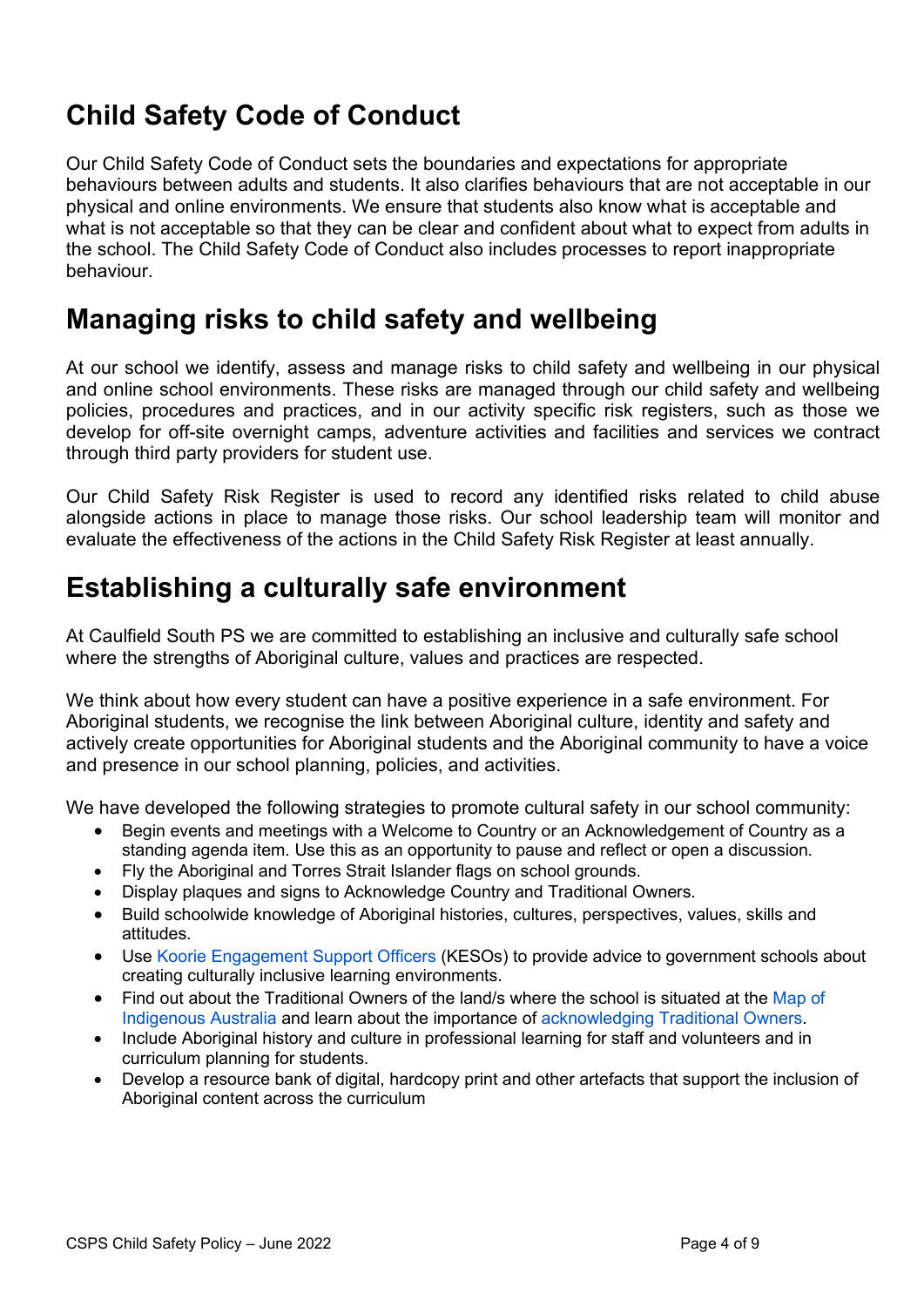## **Student empowerment**

To support child safety and wellbeing at Caulfield South PS we work to create an inclusive and supportive environment that encourages students and families to contribute to our child safety approach and understand their rights and their responsibilities.

Respectful relationships between students are reinforced and we encourage strong friendships and peer support in the school to ensure a sense of belonging through implementing our whole school approach to Respectful Relationships.

We inform students of their rights through, our whole school approach to Respectful Relationships and give them the skills and confidence to recognise unsafe situations with adults or other students and to speak up and act on concerns relating to themselves or their peers. We ensure our students know who to talk to if they are worried or feeling unsafe and we encourage them to share concerns with a trusted adult at any time. Students and families can also access information on how to report concerns through contacting the school on 9578 3718 or at [caulfield.south.ps@education.vic.gov.au.](mailto:caulfield.south.ps@education.vic.gov.au)

## **Family engagement**

Our families and the school community have an important role in monitoring and promoting children's safety and wellbeing and helping children to raise any concerns.

To support family engagement, at Caulfield South PS we are committed to providing families and community with accessible information about our school's child safe policies and practices and involving them in our approach to child safety and wellbeing.

We will create opportunities for families to have input into the development and review of our child safety policies and practices and encourage them to raise any concerns and ideas for improvement.

We do this by:

- all of our child safety policies and procedures will be available for students and parents [Caulfield South Primary School \(caulfieldsthps.vic.edu.au\)](https://caulfieldsthps.vic.edu.au/)
- Newsletters will inform families and the school community about any significant updates to our child safety policies or processes, and strategies or initiatives that we are taking to ensure student safety.
- PROTECT Child Safety posters will be displayed across the school

## **Diversity and equity**

As a child safe organisation, we celebrate the rich diversity of our students, families and community and promote respectful environments that are free from discrimination. Our focus is on wellbeing and growth for all.

We recognise that every child has unique skills, strengths and experiences to draw on. We pay particular attention to individuals and groups of children and young people in our community with additional and specific needs. This includes tailoring our child safety strategies and supports to the needs of: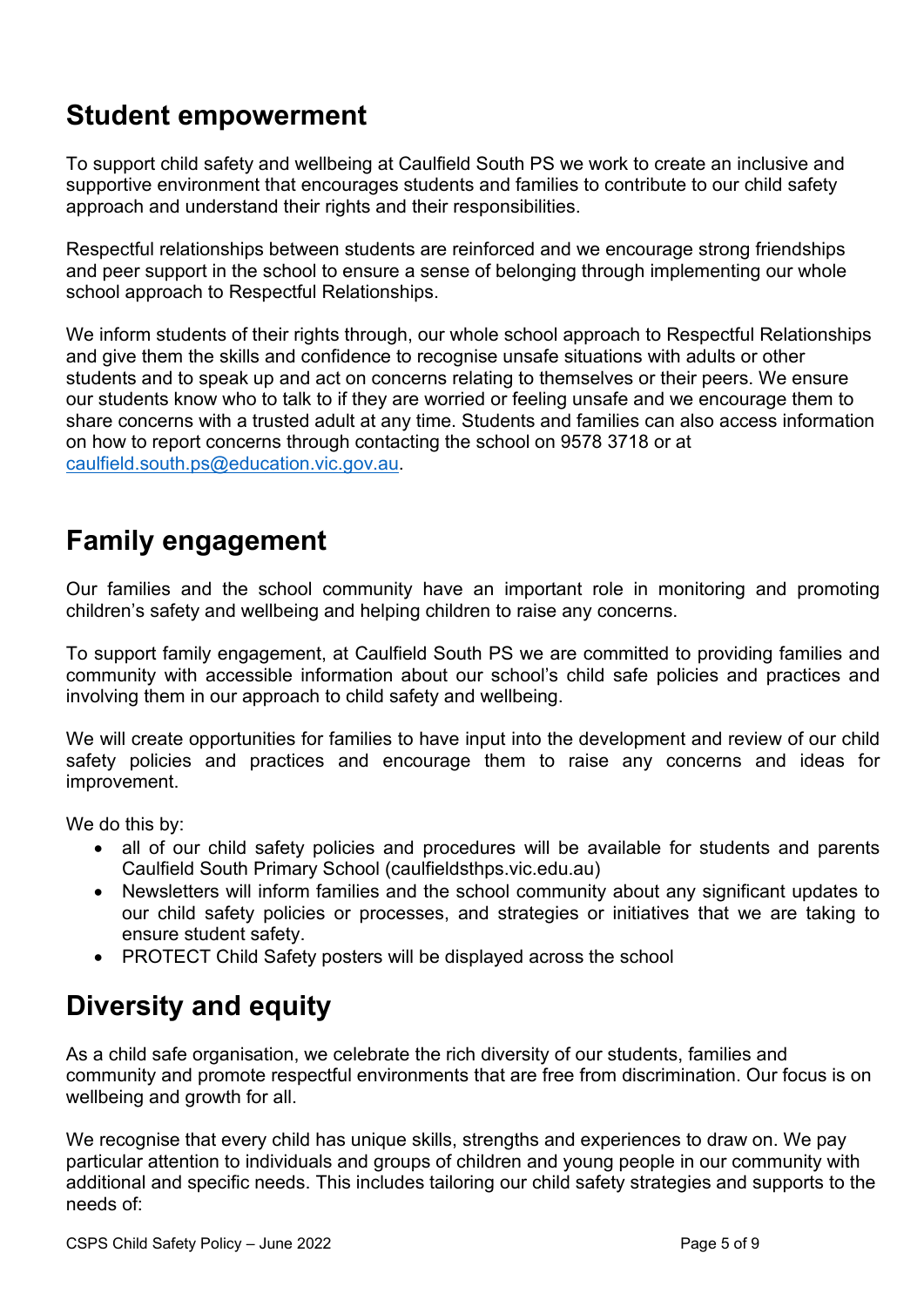- Aboriginal children and young people
- children from culturally and linguistically diverse backgrounds
- children and young people with disabilities
- children unable to live at home or impacted by family violence
- international students
- children and young people who identify as LGBTIQ+.

Our Student Wellbeing and Engagement Policy provides more information about the measures we have in place to support diversity and equity.

### **Suitable staff and volunteers**

At Caulfield South PS, we apply robust child safe recruitment, induction, training, and supervision practices to ensure that all staff, contractors, and volunteers are suitable to work with children.

### **Staff recruitment**

When recruiting staff, we follow the Department of Education and Training's recruitment policies and guidelines, available on the Policy and Advisory Library (PAL) at:

- [Recruitment in Schools](https://www2.education.vic.gov.au/pal/recruitment-schools/overview)
- **[Suitability for Employment Checks](https://www2.education.vic.gov.au/pal/suitability-employment-checks/overview)**
- [School Council Employment](https://www2.education.vic.gov.au/pal/school-council-employment/overview)
- [Contractor OHS Management.](https://www2.education.vic.gov.au/pal/contractor-ohs-management/policy)

When engaging staff to perform child-related work, we:

- sight, verify and record the person's Working with Children clearance or equivalent background check such as a Victorian teaching registration
- collect and record:
	- $\circ$  proof of the person's identity and any professional or other qualifications
- the person's history of working with children
- references that address suitability for the job and working with children.

### **Staff induction**

All newly appointed staff will be expected to participate in our child safety and wellbeing induction program. The program will include a focus on:

- the Child Safety and Wellbeing Policy (this document)
- the Child Safety Code of Conduct
- the Child Safety Responding and Reporting Obligations (including Mandatory Reporting) Policy and Procedures and
- any other child safety and wellbeing information that school leadership considers appropriate to the nature of the role.

### **Ongoing supervision and management of staff**

All staff engaged in child-connected work will be supervised appropriately to ensure that their behaviour towards children is safe and appropriate. Staff will be monitored and assessed to ensure their continuing suitability for child-connected work. This will be done by regular performance reviews. Inappropriate behaviour towards children and young people will be managed swiftly and in accordance with our school and department policies and our legal obligations. Child safety and wellbeing will be paramount.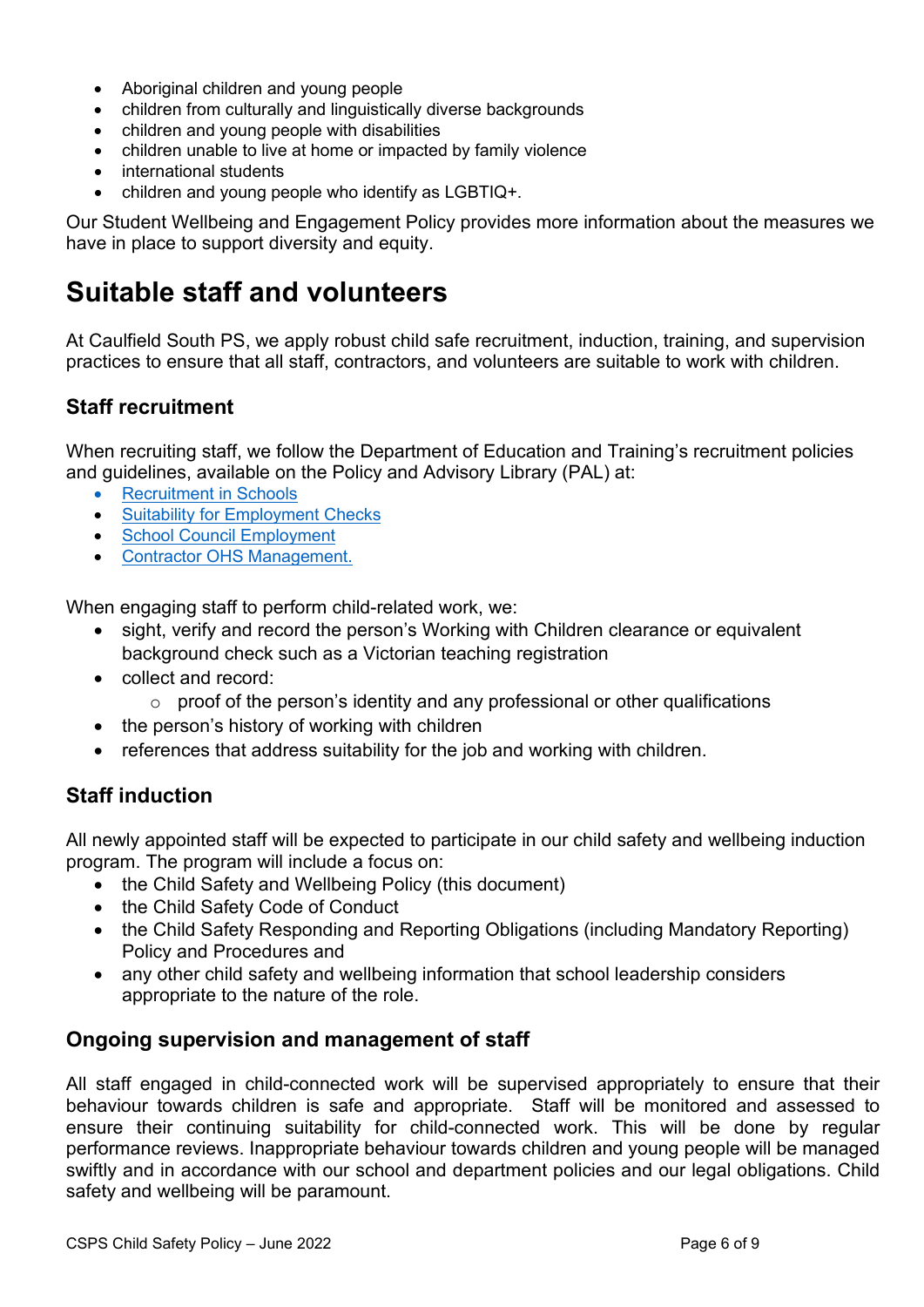### **Suitability of volunteers**

All volunteers are required to comply with our Volunteers Policy, which describes how we assess the suitability of prospective volunteers and outlines expectations in relation to child safety and wellbeing induction and training, and supervision and management.

### **Child safety knowledge, skills and awareness**

Ongoing training and education are essential to ensuring that staff understand their roles and responsibilities and develop their capacity to effectively address child safety and wellbeing matters. In addition to the child safety and wellbeing induction, our staff will participate in a range of training and professional learning to equip them with the skills and knowledge necessary to maintain a child safe environment.

Staff child safety and wellbeing training will be delivered at least annually and will include guidance on:

- our school's child safety and wellbeing policies, procedures, codes, and practices
- completing the Protecting Children [Mandatory Reporting and Other Legal Obligations](http://elearn.com.au/det/protectingchildren/) online module annually
- recognising indicators of child harm including harm caused by other children and students
- responding effectively to issues of child safety and wellbeing and supporting colleagues who disclose harm
- how to build culturally safe environments for children and students
- information sharing and recordkeeping obligations
- how to identify and mitigate child safety and wellbeing risks in the school environment.

Other professional learning and training on child safety and wellbeing, for example, training for our volunteers, will be tailored to specific roles and responsibilities and any identified or emerging needs or issues.

### **School council training and education**

To ensure our school council is equipped with the knowledge required to make decisions in the best interests of student safety and wellbeing, and to identify and mitigate child safety and wellbeing risks in our school environment, the council is trained at least annually. Training includes guidance on:

- individual and collective obligations and responsibilities for implementing the Child Safe Standards and managing the risk of child abuse
- child safety and wellbeing risks in our school environment
- Caulfield South PS child safety and wellbeing policies, procedures, codes and practices

### **Complaints and reporting processes**

Caulfield South PS fosters a culture that encourages staff, volunteers, students, parents, and the school community to raise concerns and complaints. This makes it more difficult for breaches of the code of conduct, misconduct or abuse to occur and remain hidden. We have clear pathways for raising complaints and concerns and responding and this is documented in our school's Complaint Policy. If there is an incident, disclosure, allegation or suspicion of child abuse, all staff and volunteers (including school council employees) must follow our Child Safety Responding and Reporting Obligations Policy and Procedures. Our policy and procedures address complaints and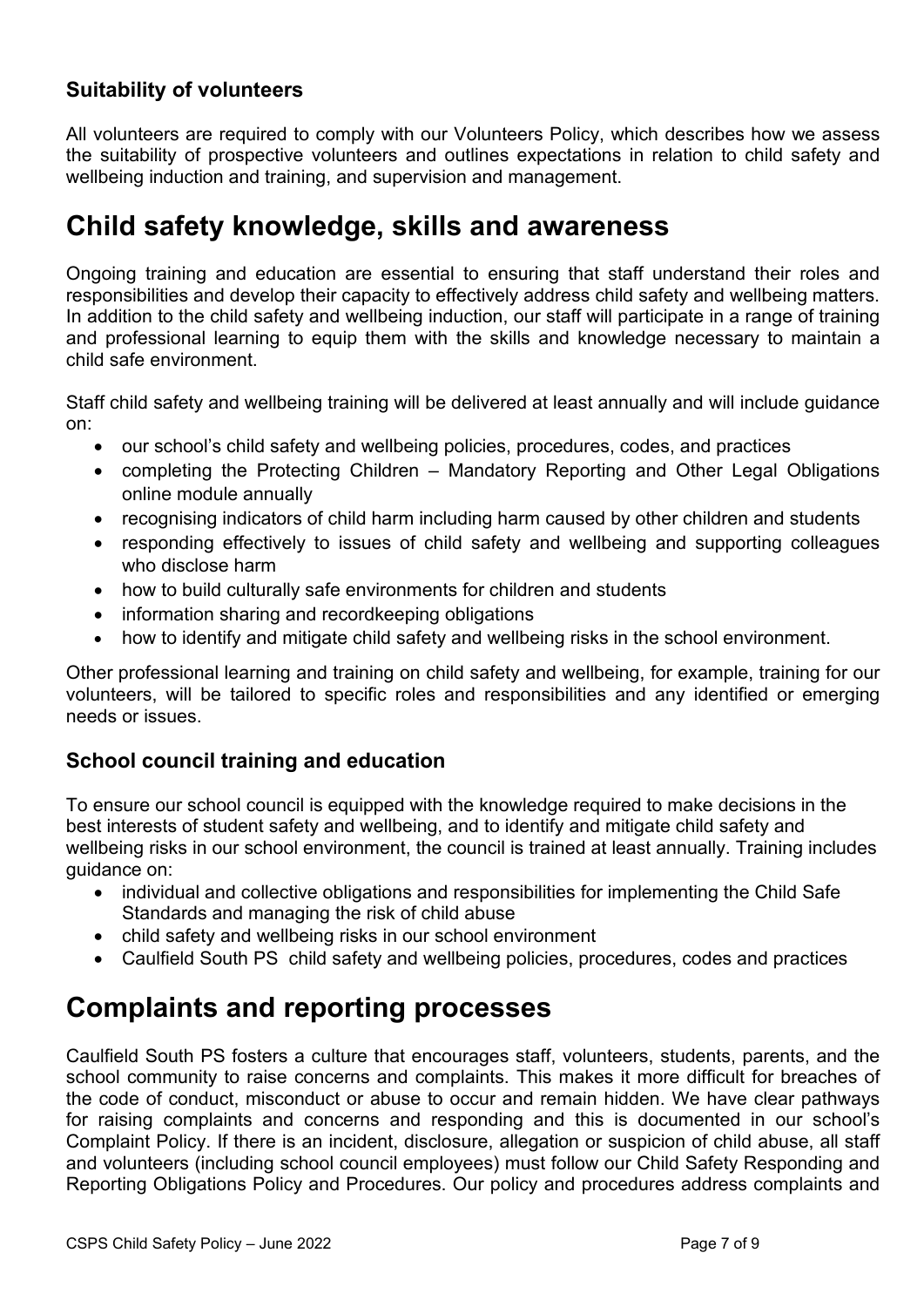concerns of child abuse made by or in relation to a child or student, school staff, volunteers, contractors, service providers, visitors or any other person while connected to the school.

As soon as any immediate health and safety concerns are addressed, and relevant school staff have been informed, we will ensure our school follows:

- the [Four Critical Actions](https://www.education.vic.gov.au/Documents/about/programs/health/protect/FourCriticalActions_ChildAbuse.pdf) for complaints and concerns relating to adult behaviour towards a child
- the [Four Critical Actions: Student Sexual Offending](https://www.education.vic.gov.au/school/teachers/health/childprotection/Pages/stusexual.aspx) for complaints and concerns relating to student sexual offending

Our Student Wellbeing and Engagement Policy and Bullying Prevention Policy cover complaints and concerns relating to student physical violence or other harmful behaviours.

# **Communications**

Caulfield South PS is committed to communicating our child safety strategies to the school community through:

- ensuring that key child safety and wellbeing policies are available on our website including the Child Safety Policy (this document), Child Safety Code of Conduct, and the Child Safety Responding and Reporting Obligations (including Mandatory Reporting) Policy and Procedure
- displaying PROTECT posters around the school
- updates in our school newsletter
- ensuring that child safety is a regular agenda item at school leadership meetings, staff meetings and school council meetings.

# **Privacy and information sharing**

Caulfield South PS collects, uses, and discloses information about children and their families in accordance with Victorian privacy laws, and other relevant laws. For information on how our school collects, uses and discloses information refer to: [Schools' Privacy Policy.](https://www.education.vic.gov.au/Pages/schoolsprivacypolicy.aspx)

# **Records management**

We acknowledge that good records management practices are a critical element of child safety and wellbeing and manage our records in accordance with the Department of Education and Training's policy: [Records Management – School Records](https://www2.education.vic.gov.au/pal/records-management/policy)

## **Review of child safety practices**

At Caulfield South PS we have established processes for the review and ongoing improvement of our child safe policies, procedures, and practices. We will:

- review and improve our policy every 2 years or after any significant child safety incident
- analyse any complaints, concerns, and safety incidents to improve policy and practice
- act with transparency and share pertinent learnings and review outcomes with school staff and our school community.